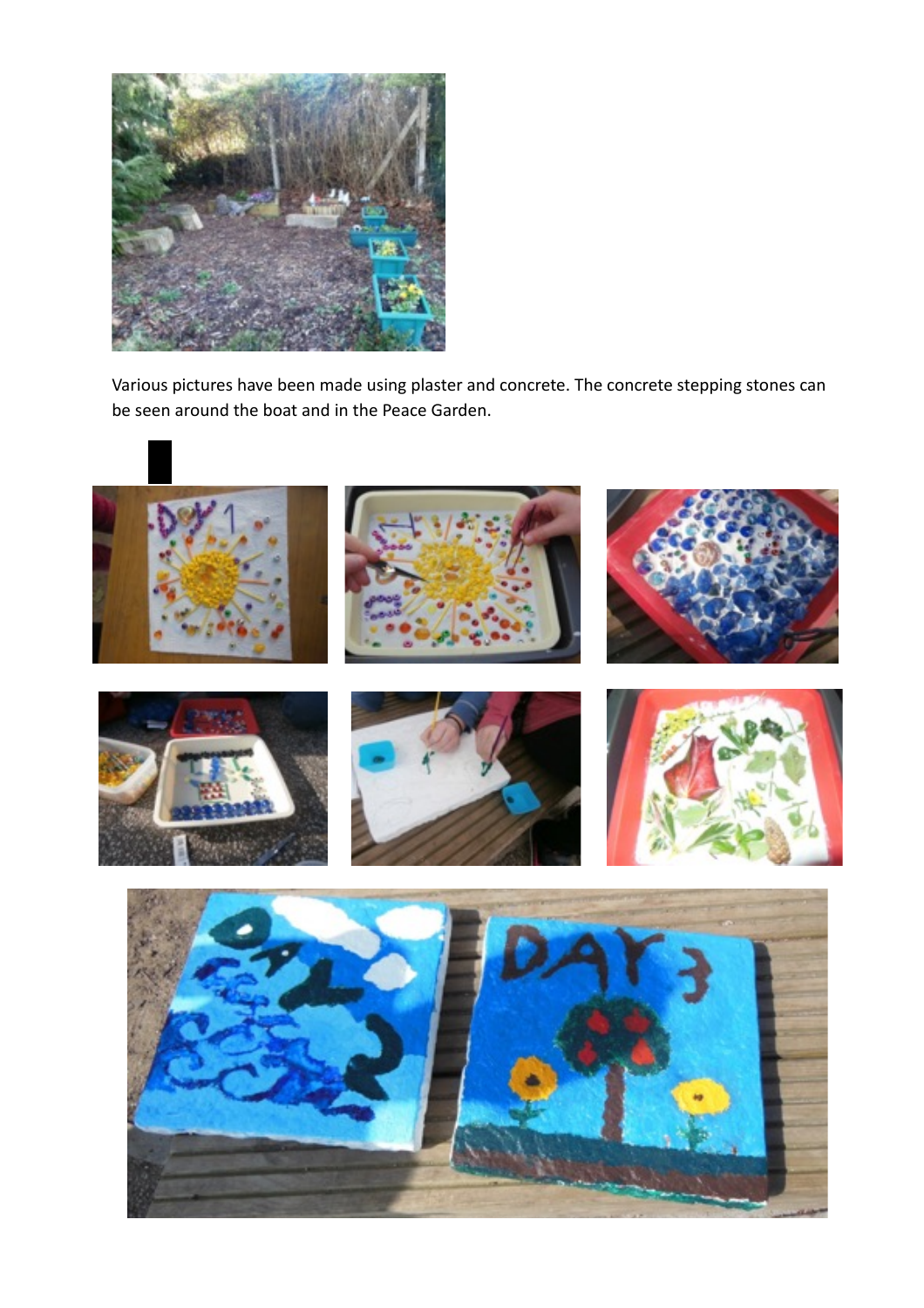

I asked another group of children how they felt looking at these pictures and objects.

Below is an outline of some work which another group carried out.

- Walking around the playground -see what they notice.
- Pass around natural objects- asking them to describe using one word, using their imagination, what could it be? Ask them to go looking for objects and then describe them.
- Quite time- reading God's wonderful world -takes them on a journey through a door in the wall using their imagination.
- Drama- actions to the creation story.
- Journey- Planet Earth using their imagination.
- Floor puzzle of the universe -team work. Stepping back and reflecting.
- Making something-how does the clay feel in their hands? What can they make with their hands? How do they feel when they have made something?
- Design plaque and stepping stone.
- Make plaque and stepping stone
- Show work to the rest of the class.

## Another group

- Ask the children to look around them-what do they see? What do they hear? Creation, story with actions. Ask the children to look around them to see the changing season. Changing colour.
- Talk about the wind, unable to see but can see what it can do. Link it to God- Unable to see God-we can see what he can do/does. Play with Frisbee. Talk about colour, colour of Autumn-colours used in church. Introduce The Peace Garden. Talk about shapes important to Christians. Plant pansies.
- Recap on shapes which are important to Christians. Ask the children what kind of bulbs they would like to plant in the triangle and the circle (have bulb catalogue). Encourage the children to sit/stand in the Peace garden and be still and listen.